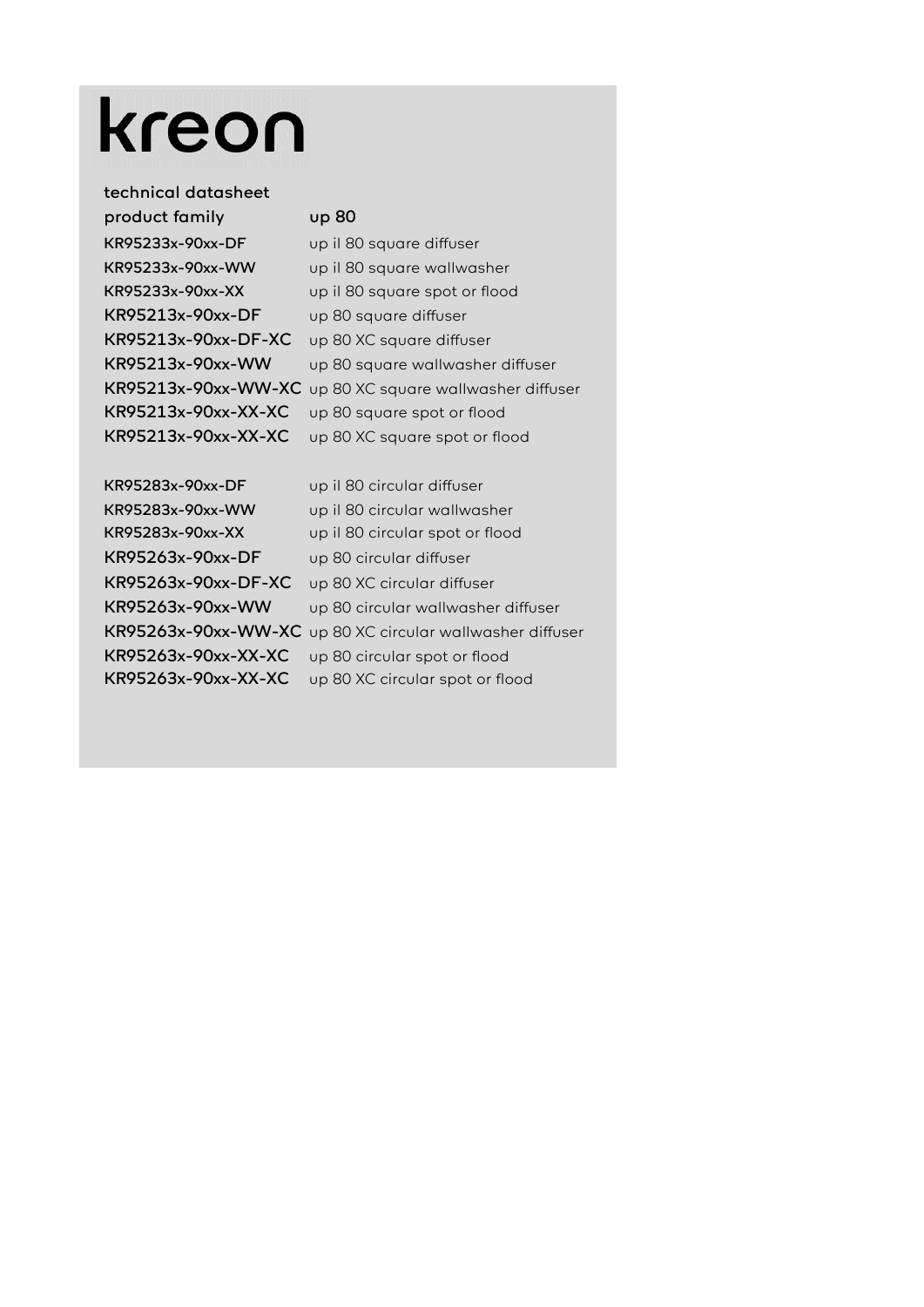general

IP-rate compliance

glass material & surface treatment

toppart bottompart finishing frame

glass on toppart fixation sealant

production method

toppart bottompart finishing frame

test results

static load finishing frame static load glass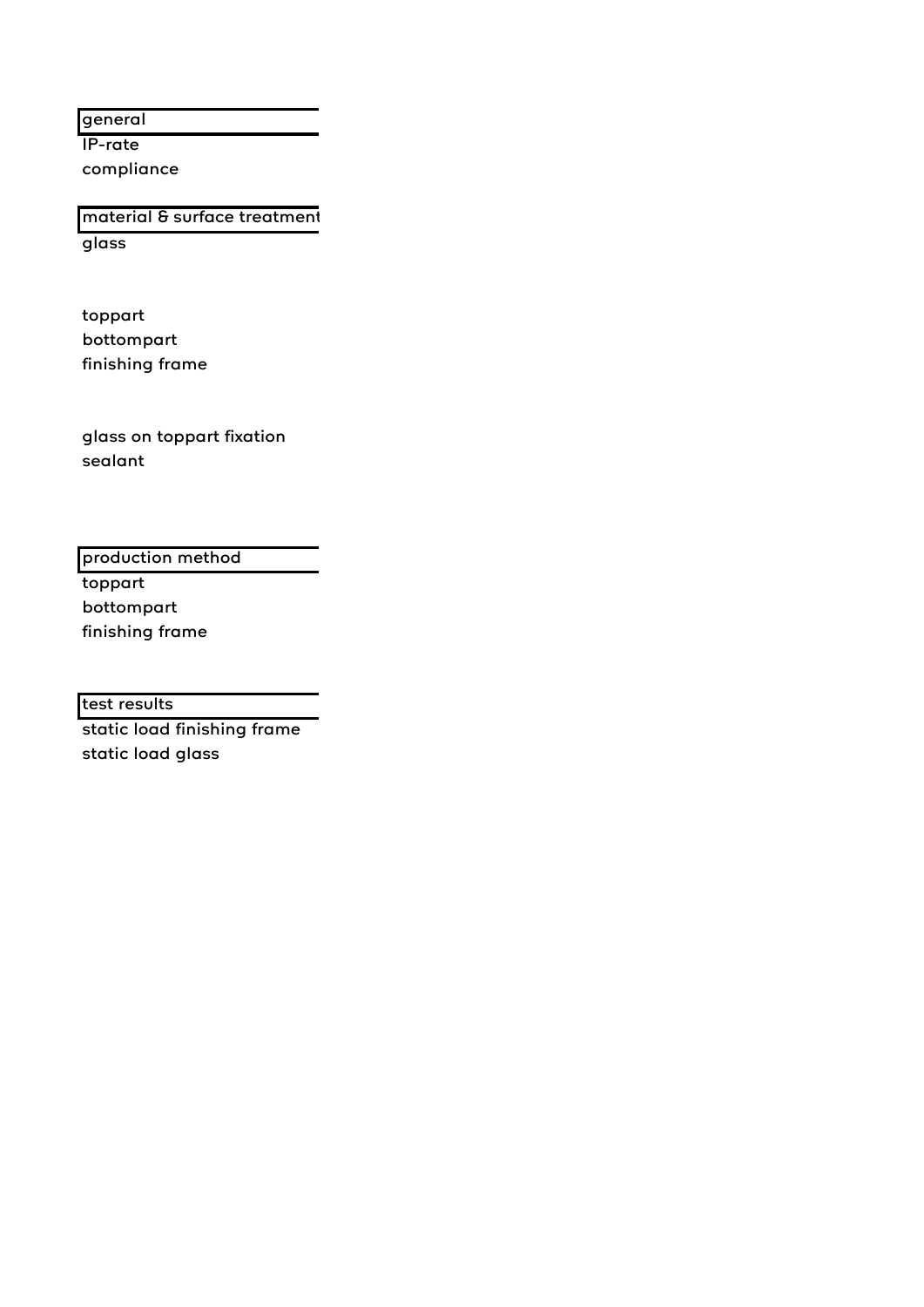67 EN60598-1, EN60598-2-13

ta a shekarar 1

toughened soda lime safety glass black or white screen print (ceramic, scratch resistant colored) IK10-grade PBT 30% GF, V0 classification aluminum, hard anodizing 30 µm stainless steel, type 316 natural: sandblasted black: sandblasted and PVD coated Nitto double sided tape sikaflex 256

plastic injection molding machined sheetmetal, bending & welding

square: 10kN, circular: 15kN